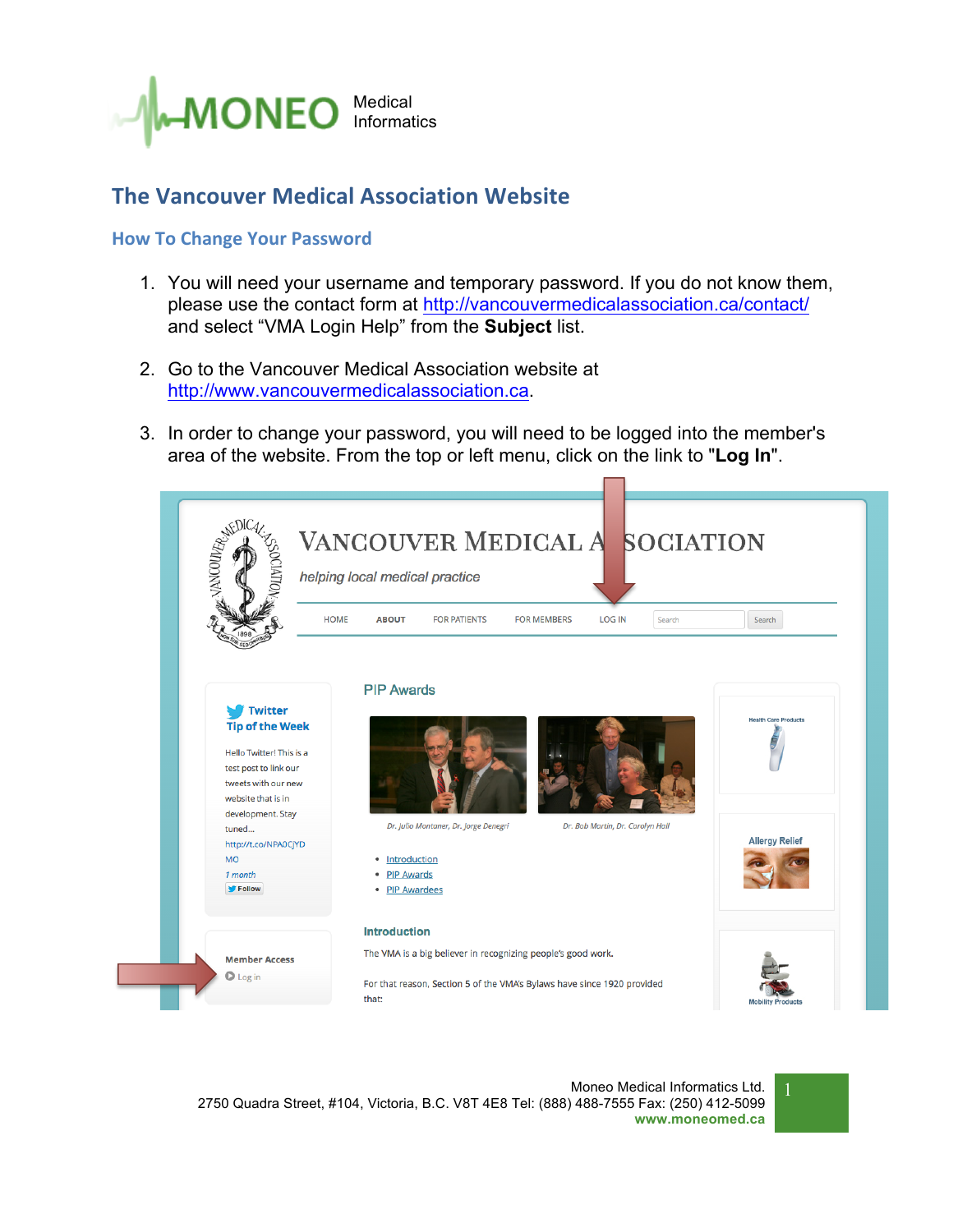4. Enter the **Username** and *temporary* **Password** that was emailed to you in the fields provided and click the blue **Log In** button. Usernames are not case sensitive, however passwords are case sensitive.

| <b>VANCOUVER MEDICAL ASSOCIATION</b><br>helping local medical practice |
|------------------------------------------------------------------------|
| Username<br>Password                                                   |
| <b>Remember Me</b><br>Log In                                           |
| Lost your password?<br>← Back to Vancouver Medical Association         |

5. The first time you log into the website you will be immediately taken to your Profile page. A red notification appears at the top of the page that reads, "Please change your password in order to continue using this website."

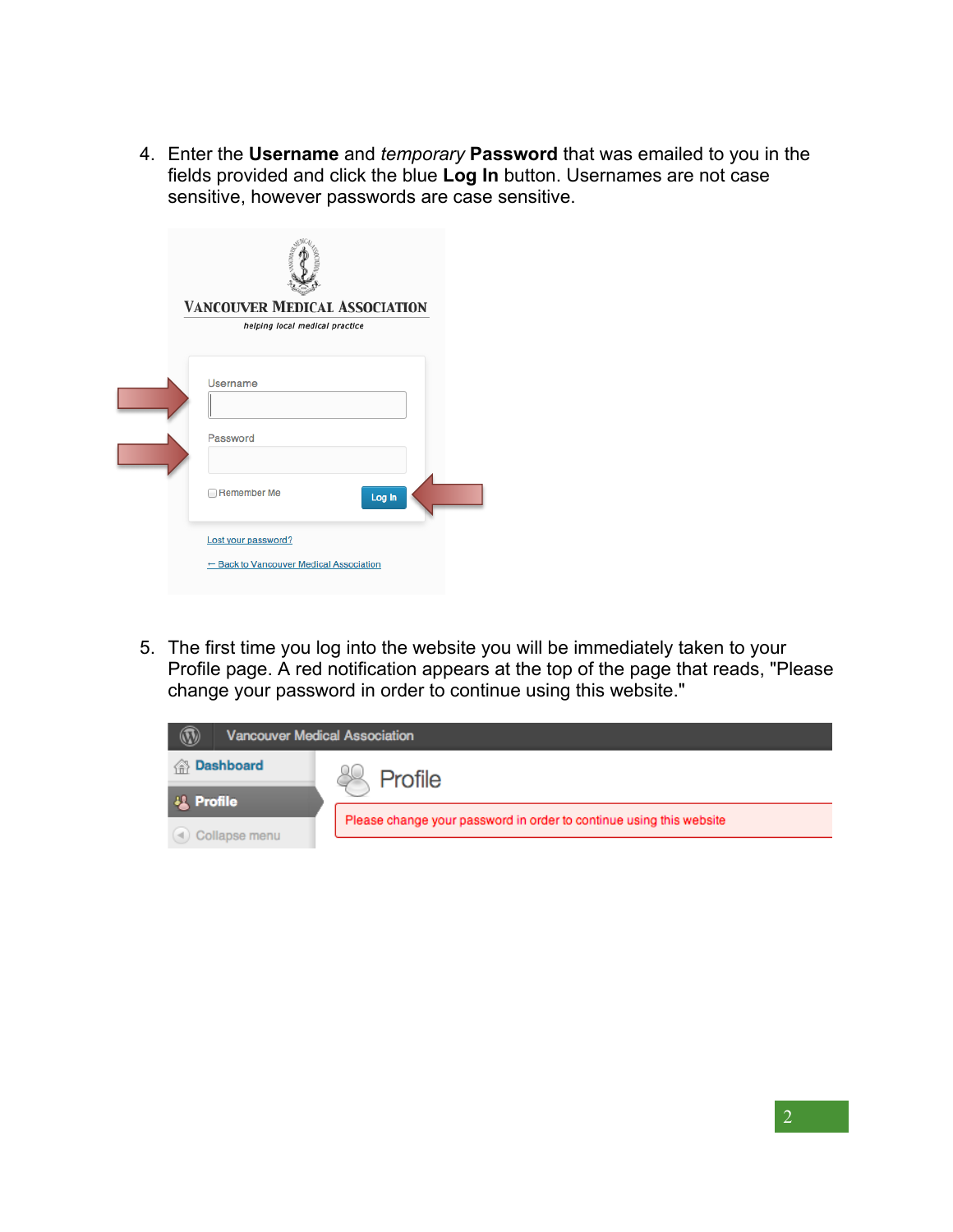6. In the "Contact Info" section of the Profile page, enter a "**New Password**" in the field provided. You will also need to complete the field, "**Repeat New Password**" with the same password entered above. Your new password should be at least 7 characters long. To make it stronger, use upper and lower case letters, numbers and symbols like ! "  $?$  \$ %  $\land$  & ).

| New Password               |                                                                  | If you would like to change the password type a new one. |                                                 |
|----------------------------|------------------------------------------------------------------|----------------------------------------------------------|-------------------------------------------------|
|                            | Otherwise leave this blank.                                      |                                                          |                                                 |
| <b>Repeat New Password</b> |                                                                  |                                                          | Type your new password again.                   |
|                            | <b>Strong</b>                                                    |                                                          | Hint: The password should be at least seven     |
|                            |                                                                  |                                                          | characters long. To make it stronger, use upper |
|                            | and lower case letters, numbers and symbols like !"? \$ % ^ & ). |                                                          |                                                 |

- 7. If there is any additional information that you would like to add or edit on your member's profile, you can make those changes now as well. All of the information in your profile will appear in your listing on the Member Directory page for other VMA members to use when contacting you (the public will not have access to this information).
- 8. Click the blue **Update Profile** button at the bottom of the page to save your new password and any additional edits you made to your profile.



9. A yellow highlighted message will appear at the top of the page that says, "**Profile updated.**"